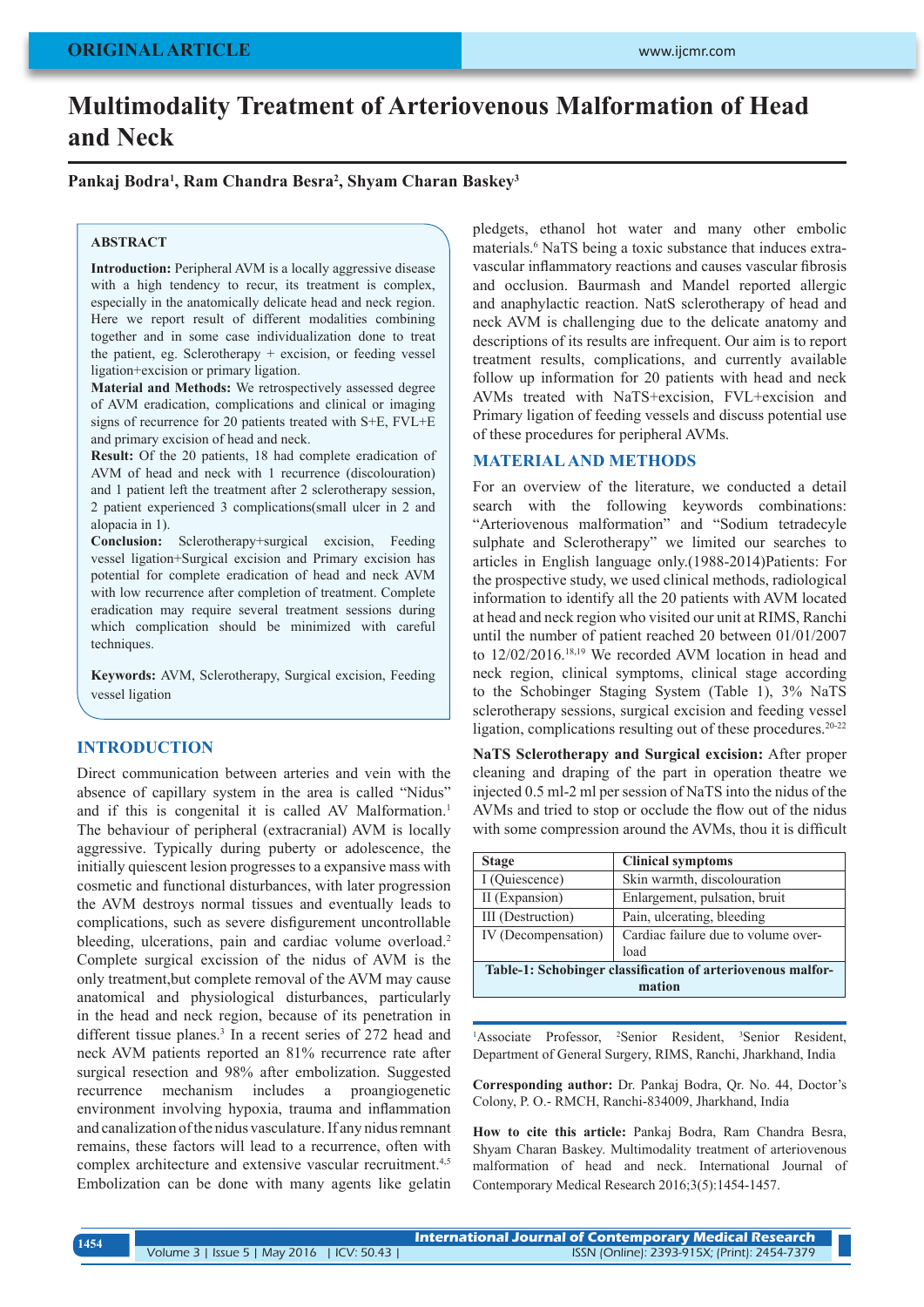| period                                    | in years<br>and     | month | $\overline{\text{SYIM}}$ | <b>N0178</b>           | <b>N8X8</b><br>E Ulcer and | <b>NSXS</b>                | 4Y10M                            | 4Y6M                                              | 4Y6M<br>Left after 2 <sup>nd</sup> | session of Scle. | 4Y6M                             | 4Y4M                             | 3Y5M                                         | 2Y7M                             | 1Y6M                             | 1Y0M                       | 11M            | N6                                | <b>NS</b>                               | M <sub>2</sub><br>Still discoloured       | <b>NL</b>                        | $\overline{M}$         | $\overline{\mathsf{M}}$ |                                                                           |                                  |
|-------------------------------------------|---------------------|-------|--------------------------|------------------------|----------------------------|----------------------------|----------------------------------|---------------------------------------------------|------------------------------------|------------------|----------------------------------|----------------------------------|----------------------------------------------|----------------------------------|----------------------------------|----------------------------|----------------|-----------------------------------|-----------------------------------------|-------------------------------------------|----------------------------------|------------------------|-------------------------|---------------------------------------------------------------------------|----------------------------------|
| Recurrence<br>(E/R)                       |                     |       | щ                        | щ                      | alopacia                   | $\Xi$                      | $\boxed{\underline{\mathbf{L}}}$ | E Ulcer                                           |                                    | $\mathfrak{S}$   | $\boxed{\underline{\mathbf{L}}}$ | $\boxed{\underline{\mathbf{1}}}$ | $\boxed{\underline{\phantom{1}}\phantom{1}}$ | $\boxed{\underline{\mathbf{1}}}$ | $\boxed{\underline{\mathbf{L}}}$ | щ                          | щ              | $\Xi$                             | $\boxed{\underline{\mathbf{L}}}$        |                                           | $\boxed{\underline{\mathbf{L}}}$ | щ                      | Щ                       |                                                                           |                                  |
| received S<br>and SE or                   | FVL and SE<br>or SE |       | S3 and SE                | S2 and SE              | FVL and SE                 | S3 and SE                  | S2 and SE                        | FVL and SE                                        | $S2*$                              |                  | S3 and SE                        | S2 and SE                        | S4 and SE                                    | S2 and SE                        | S3 and SE                        | S3 and SE                  | S3 and SE      | S <sub>2</sub> and S <sub>E</sub> | S2 and SE                               | S3 and SE                                 | <b>SE</b>                        | S3 and SE              | S3 and SE               |                                                                           |                                  |
| Date of last<br>treatment<br><b>D/M/Y</b> |                     |       | 1/1/7                    | 24/4/7                 | 6/6/7                      | 30/9/10                    | 30/4/11                          | 6/8/11                                            | 20/8/11                            |                  | 25/8/11                          | 21/10/11                         | 17/9/12                                      | 4/7/11                           | 8/8/14                           | 20/2/15                    | 26/3/15        | 11/5/15                           | 16/6/15                                 | 17/7/15                                   | 21/7/15                          | 8/1/16                 | 12/2/16                 |                                                                           |                                  |
| Schobinger<br>staging                     |                     |       | 3                        | $\mathcal{L}$          | 3                          | $\mathcal{L}$              | $\mathcal{L}$                    | 3                                                 | 3                                  |                  | $\mathcal{C}$                    | $\mathcal{L}$                    | $\mathcal{L}$                                | $\mathcal{L}$                    | $\mathcal{L}$                    | $\mathbf 2$                | $\sim$         | $\mathcal{L}$                     | $\mathcal{L}$                           |                                           | $\mathcal{L}$                    | $\mathcal{L}$          | 2                       |                                                                           |                                  |
| Symptoms                                  |                     |       | Ulcer                    | Swelling and deformity | Big bleeding ulcer         | Swelling                   | Swelling and deformity           | Huge swelling and deformity                       | Swelling and deformity             |                  | Swelling                         | Swelling                         | Swelling                                     | Swelling                         | Swelling                         | Swelling                   | Swelling       | Swelling                          | Swelling                                | Discolouration                            | Swelling                         | Swelling and deformity | Swelling                | L-Feeding vessel ligation, NaTS-Sodium tetradecyle sulphate.              | Table-2: Patient's master record |
| <b>AVM</b> Location                       |                     |       | Rt. cheek                | upper lip lt. side     | Scalp                      | Upper 1/3 of neck rt. side | Tip of nose                      | From It. side scalp upto lower border of mandible | Lower lip and tongue               |                  | Upper lip                        | Rt. side of nose                 | Lt. cheek                                    | It. side of neck middle 1/3      | Lt. cheek                        | Lt. side upper 1/3 of neck | Rt. cheek      | Lt. side of nose                  | Lt. side front of ear and below eyebrow | Lt. malar prominence and lt. side of nose | Scalp and forehead               | Lt. side upper lip     | Scalp                   | S-Sclerotherapy, SE-Surgical excision, AVM-Arteriovenous malformation, FV |                                  |
| <b>NIVE</b><br>$\mathbf{Age}$             |                     |       | <b>N/XII</b>             | 14Y/M                  | $38$ $YM$                  | 10Y/M                      | 18Y/F                            | 52Y/M                                             | 48Y/F                              |                  | 10Y/M                            | 10YM                             | 22Y/F                                        | 12Y/M                            | 19Y/F                            | 37Y/F                      | <b>M/A8</b>    | 24Y/F                             | 28Y/M                                   | 25Y/M                                     | 3Y/F                             | 30Y/M                  | 2Y/F                    |                                                                           |                                  |
| Patient                                   |                     |       |                          | $\mathcal{L}$          | $\mathfrak{c}$             | 4                          | 5                                | $\circ$                                           | Γ                                  |                  | ${}^{\infty}$                    | 0                                | $\Xi$                                        |                                  | $\overline{2}$                   | $\mathbf{13}$              | $\overline{4}$ | 15                                | $\frac{6}{2}$                           | 17                                        | 18                               | $\overline{1}$         | $\Omega$                |                                                                           |                                  |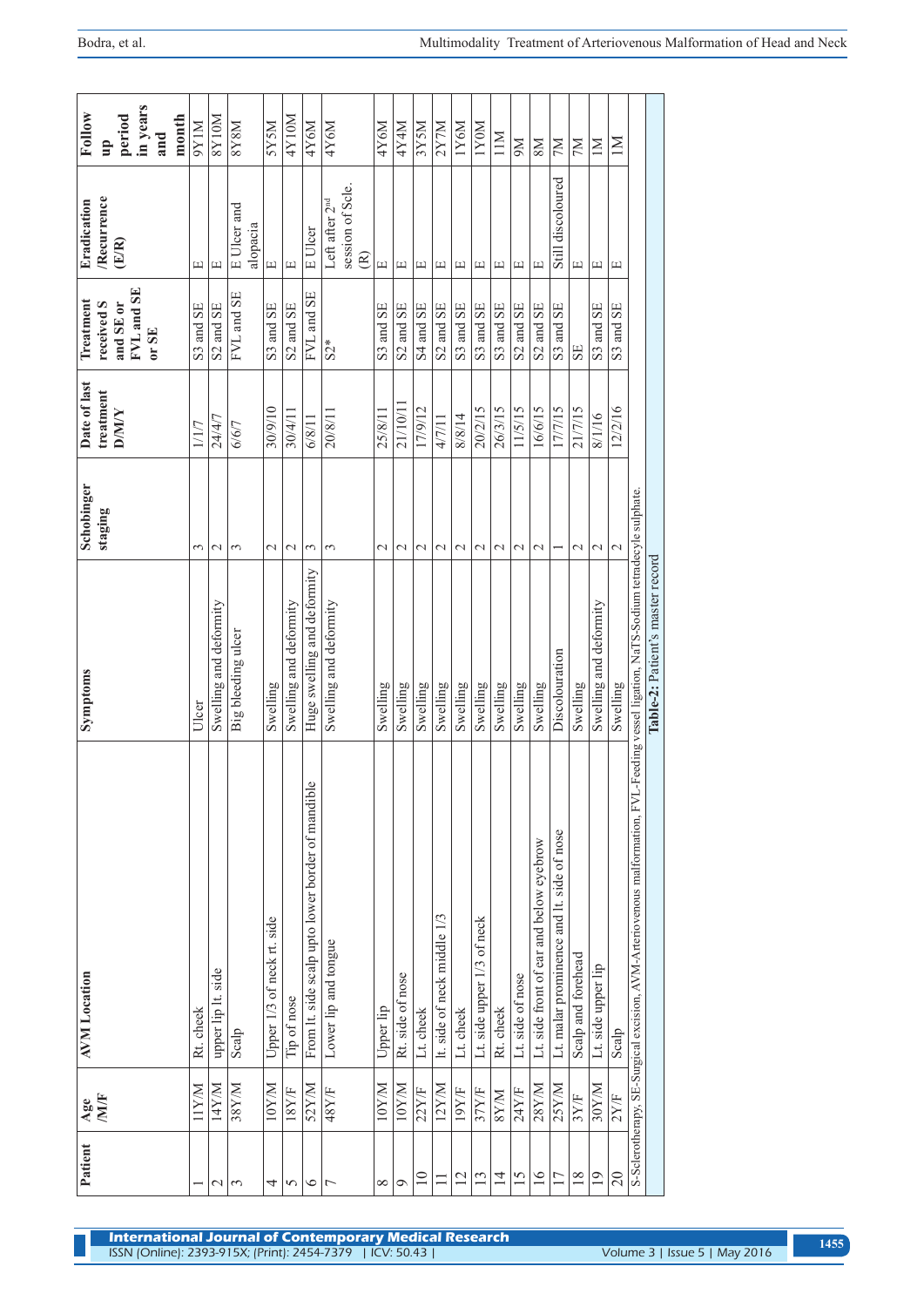in head and neck region because of complex anatomy.We typically discharged the patient on the same day or the following day, post treatment swelling lasts for 1 to several days, it is rarely painful and if so they were given NSAIDs for 3-5 days. Sclerotherapy sessions repeated every 3 weeks. Surgical excision done 3 weeks after the last sclerotherapy session.

**Feeding vessel ligation and Surgical excision:** In two case we performed feeding vessel ligation in one case of scalp AVM which was bleeding and there was an ulcer, we ligated the preauricular vessels and in same sitting we excised the scalp AVM. In second case (which had a huge AVM extending from scalp left side up to the lower border of mandible) we ligated external carotid of the same side and after 2 weeks we excised the AVM which was reduced in size.

**Primary surgical excision:** In one case of scalp AVM which was very circumscribed was excised primarily and closure done with standard surgical techniques.

# **RESULTS**

Entire result of eradication/recurrence is elicited in Table–2; column 8. Of the 20 patients, 18 had complete eradication of AVMs with mean follow up period (Table-2, Column 9) of 2.94 years (ranging from 1 month-9 years 1 month), and all the patients are still in our follow up programme. 1 patient left the treatment after 2 sessions of NaTS sclerotherapy Table 2, patient No. 7, 48 yrs, female, she had AVM of lower lip and tongue (huge) still in our follow up with no regression in size.

**Complication:** After 45 sessions of sclerotherapy 19 surgical excision 2 patients had ulcer and 1 patient among the 2 patients with ulcer left with alopacia of the scalp.

# **DISCUSSION**

Head and neck AVM is a locally aggressive lesion in a delicate anatomic region and tends to recur after interventions. Our result suggests that NaTS sclerotherapy may have potential as a treatment technique for head and neck AVM, but should be implemented very carefully due to risk of complications. The most important factor in assessing the usability of any treatment method for peripheral AVMs are its success in complete nidus eradication, complication rate and long term recurrence rate. Reports on ethanol sclerotherapy of trunk and extremity AVMs have shown potential for total nidus ablation. For the head and neck area. 2 studies on auricular AVNs report success rate of 18% and 75%, Interpreting these percentage is difficult<sup>6,7</sup> In the head and neck ethanol sclerotherapy Jeong and co-authors had a success rate of 50%, but they changed their treatment to surgical excission, if the AVM did not reduced more than 50% after 3 sessions of sclerotherapy.8-11,17 In our series of the 20 patients with head and neck AVMs at Schobinger stage I, II and III, 17 had complete eradication. For 2 there were small ulcer left and even if we call it failure as 1 patient left midway after 2 sessions of sclerotherapy with progression of the disease.<sup>12</sup> Acknowledging the potential of AVM stimulation by partial treatments, this has to be considered seriously, with NaTS several successive treatments are often the rule and every



**Figure-1:** AVM of left cheek; **Figure-2:** CT scan showing AVM of patient No. 10



**Figure-3:** AVM of scalp with ulcer of Patient No. 3; **Figure-4:** Healed ulcer with alapasia of Patient No. 3



Figure-5: AVM of patient No. 6 from scalp upto mandible (Preop); **Figure-6:** Post-op photograph of Patient No. 6 (Feeding vessel ligation)



**Figure-7:** CT angio showing AVM of the Patient No. 6; **Figure-8:**  AVM of lower lip and tongue

treatment carries a complication risk. Adding surgical excision with NaTS sclerotherapy has increased the eradication percentage to a great extent in our series i.e. 85%.13 Feeding vessel ligation and subsequent surgical excision also gave very good result in 2 cases with total eradication of AVMs.